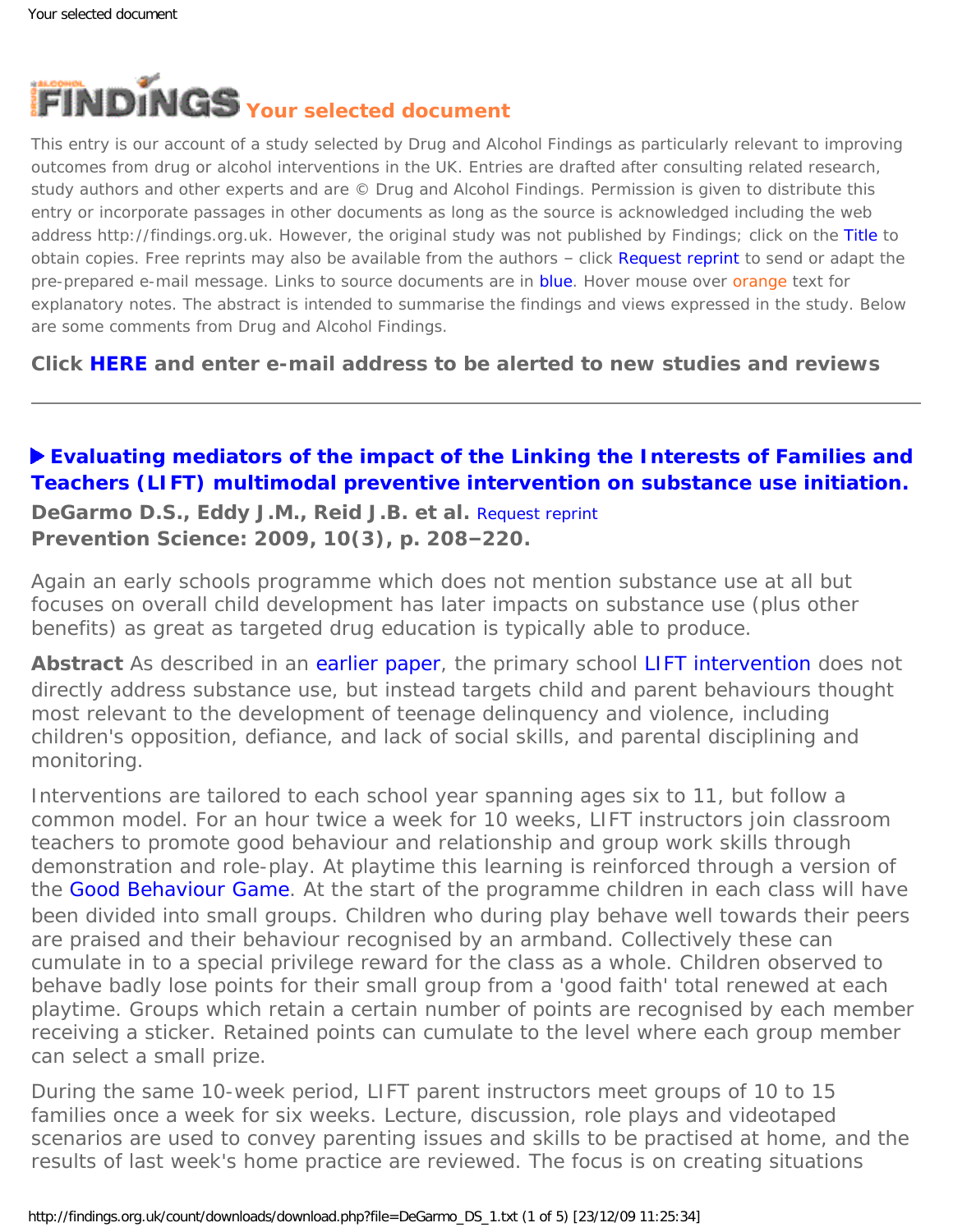## Your selected document

where children are likely to interact well with their peers and on fostering cooperative rather than competitive play by not singling 'winners' and, by implication, 'losers'. Parents [unable to attend](#page-0-0) are offered sessions at home or sent written materials. In the featured study parental participation was [unusually high;](http://dx.doi.org/10.1177/106342660000800304) thought only 28% attended all the meetings, any given meeting was attended by on average 6 in 10 families and just 5% refused to participate in any form. Extra sessions are arranged as needed for specific problems affecting a family. Additionally parents are involved via weekly LIFT newsletters and a dedicated phone/answering machine in each classroom which carries messages from teachers about class activities and homework assignments, and on which parents can leave messages for the teacher. LIFT parent instructors also call each family weekly to check on progress on home exercises and to address questions or concerns.

The programme was developed in a medium-sized US town after a year of piloting and feedback from parents and teachers. Then it was evaluated in the same town, in neighbourhoods in the top half for the proportion of households whose children had been arrested for juvenile crime. These also tended to be relatively poor and ethnically mixed areas. In each of three successive school years in the early '90s, four primary schools in these areas were randomly selected for the study. Within these, two were randomly allocated to LIFT and two to carry on as usual (the comparison schools). Schools were further randomly allocated to involve either their first (ages 6–7) or fifth grade (ages 10– 11) classes in the study. Across the three years, the result was three LIFT and three comparison schools which tested LIFT as a first-grade intervention, and another three pairs which tested it as a fifth-grade intervention. Among the younger children, trends in substance would not yet have been sufficiently developed, so the featured report concerns only the six fifth-grade schools, involving 351 children in 17 classrooms. These pupils and their families were surveyed annually through secondary school to their twelfth grade or equivalent, when typically pupils would been aged 17 or 18.

Outcomes were based on pupils' answers about how often they had used substances the past six months, so represented more or less current use levels. Initiation of smoking, drinking and (but not to a statistically significant degree) illicit drug use were delayed by the intervention, amounting to 7–10% fewer children trying these substances. However, the greatest impacts were on how often substances were used. Over the years after the intervention ended, the average frequency of use of all three types of substance was lower in LIFT than comparison children, most noticeably in respect of drinking. Though overall the intervention did not retard the year-by-year growth in average frequency of use, it did do so for the girls in the sample in respect of smoking and illicit drug use, though not drinking.

Further analyses probed what might have led to these effects. Smoking uptake, frequency and growth were retarded seemingly partly because the intervention [improved](#page-0-0) how the family resolved parent-child conflicts, and partly because it affected the [aggression](#page-0-0) shown by the child to their peers. Growth in drinking and illicit drug use were also influenced via family conflict resolution improvements and child aggression respectively.

The authors cautioned that [effect sizes](#page-0-0) were small as was the sample, the study was limited to one type of neighbourhood in one town, and the probe for how the intervention worked was limited by the available survey and observation measures. Despite these limitations, they argued that the study showed that a relatively low-cost intervention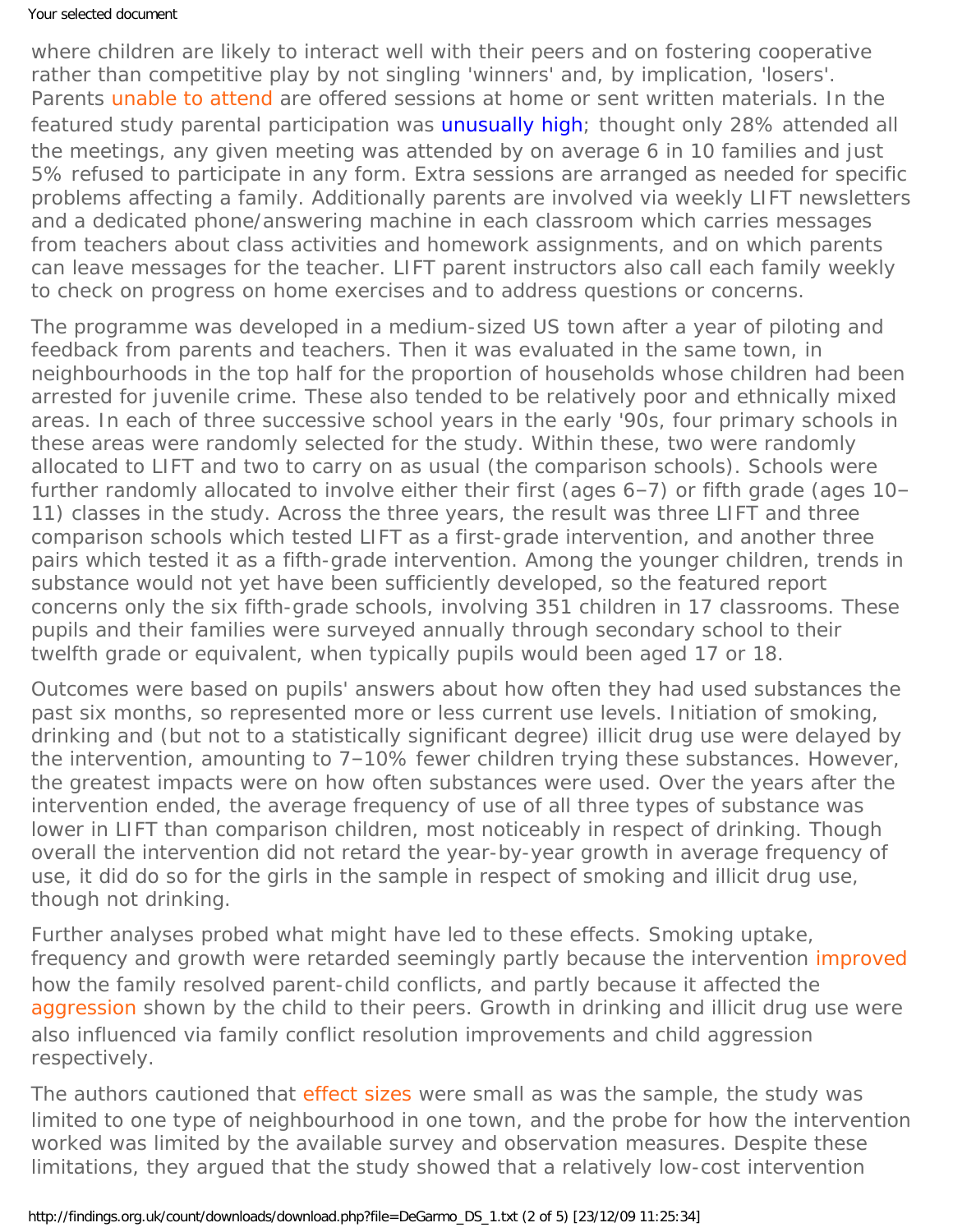lasting only a few months during late primary school can lead to significant effects on childhood aggression and family functioning and, partly as a result, also curb the growth of substance use through to the late teenage years.

FINDINGS The study exemplifies a stream of substance use prevention which instead of tackling the issue 'head-on' through later years' education, addresses it early through generic socialisation measures and/or fostering attachment to school, and which also sometimes reach beyond the school to parenting and the family environment. The development of 'risk' and 'protective' factors in the child's life is diverted before manifest in substance use and other adolescent problems. Typically this is done not through authoritarian discipline but by parental and teaching approaches which both model and foster involvement and cooperation. The immediate target is not the individual child, but the overall school/class environment which shapes the behaviour of all the children. The study joins [a small set](http://dx.doi.org/10.1023/A:1021393724832) suggesting that such approaches impact on later substance use at least as much and as (in)consistently as school-based interventions actually aimed at substance use. Patchy impacts, with many not statistically significant, are not unusual in school substance use prevention programmes, and have [also been observed](http://dx.doi.org/10.1007/s11292-004-6461-z) of the kind of programme tested in the featured study.

This itself had patchy though promising outcomes, most consistently on the average frequency of use over the years after the intervention. Though parenting was the major target for LIFT, when initiated in early primary school the Good Behaviour Game has itself [been shown](https://findings.org.uk/count/downloads/download.php?file=Kellam_SG_4.txt) to have substantial impacts on early adult problem substance use. The featured study initiated it several years later and the follow-up was to late teenage years only, possibly accounting for smaller impacts. Though the research programme's inputs were time-limited, their repercussions may have persisted through the learning of the teachers who partnered LIFT's instructors, through parenting improvements, and through persisting positive peer influence. A major plus is that such programmes are intended also to improve child development across the board, not just substance use. An [earlier](http://dx.doi.org/10.1016/S0005-7894(03)80034-5) [report](http://dx.doi.org/10.1016/S0005-7894(03)80034-5) of outcomes up to grade eight (age 13–14) found that the LIFT children were already drinking less often, and also were less likely to have been arrested. The study has some major methodological strengths but also some important limitations and possibly too some shortcomings; details below.

[Few families](#page-0-0) refused to participate in the study, all but ten of the 361 children in the fifth-grade classes had the required baseline data, and follow-up rates were [high,](#page-0-0) giving confidence that the families and children were representative of all those in the selected neighbourhoods. In case the parents' drinking affected their children, this was statistically 'evened out' in the analyses. A similar procedure sought to statistically eliminate the impact of associating with [deviant peers.](#page-0-0) If part of the way it worked was to curb such friendships, in theory this would have disadvantaged the LIFT intervention. [In fact,](#page-0-0) LIFT's impacts on friendships with deviant peers were independent of its impacts on substance use. Some of the LIFT classes were combined fourth and fifth grade classes. Though the average age was very similar to comparison schools, many more LIFT children (20% v. 5%) were just nine years of age when the study started. Being earlier in their development, they can be expected to take longer to develop substance use and other problems, possibly biasing outcomes in favour of the LIFT schools. Reassuringly, an [earlier report](http://dx.doi.org/10.1016/S0005-7894(03)80034-5) on substance use and other outcomes to grade eight (age 13-14) found no significant indication of such a bias. No similar test is mentioned in the featured report, and neither was the grade level of the children or their age statistically 'evened out' in the analyses, raising the possibility that some degree of bias might have affected the comparison between LIFT and non-LIFT children. Surprisingly, which class or school the child was in bore little relation to outcomes, so was ignored the analyses.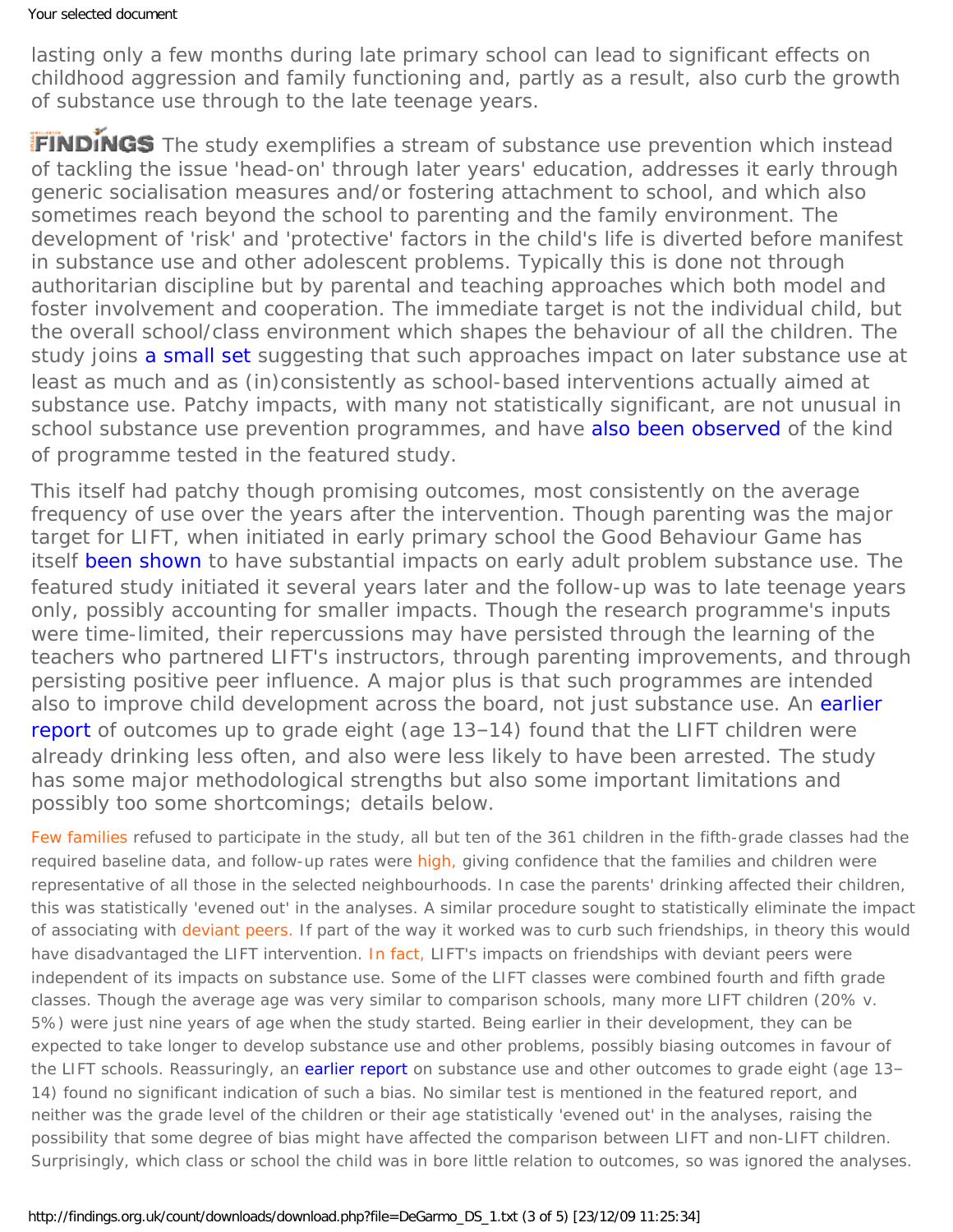## Your selected document

However, purists might insist that since it was schools which were randomly allocated to the intervention, the analysis of outcomes should also have been at school level. With just six schools, the chances of a statistically significant finding would have been drastically reduced. Also it is unclear whether adjustments were made for the multiple outcomes tested in the study to reduce the possibility of chance findings. There were [nine tests](#page-0-0) of various kinds of substance use outcomes of which across the whole sample five were statistically significant and four were not, though other methodological considerations might have reduced the positive tally. In particular, it is unclear whether the way statistical significance was tested effectively doubled the chances of a positive finding by assuming that LIFT could not have negative impacts. It is unclear whether the frequency of use outcomes included (as 0 use) pupils who had [not used](#page-0-0) that substance at all, or only averaged frequency rates over users. An [earlier report](http://dx.doi.org/10.1016/S0005-7894(03)80034-5) was based on past-year substance use. The featured report instead chose to report use in the past six months, a goalpost-shifting which requires justification. While the authors admit that substance use impacts were small, the report does not give 'raw' data on substance use levels in LIFT and comparison schools, making it impossible to assess the clinical significance of the findings.

The Good Behaviour Game school component in the featured intervention has [been found](http://dx.doi.org/10.1177/0145445503261165) feasible and effective in terms of classroom behaviour control in British schools. In broader form, these principles are embodied in the strand of personal, social, health and economic education (PSHE) which aims to create a climate in the classroom within which sensitive issues (including disruptive and aggressive behaviour) can be explored openly and honestly without fear of ridicule or betrayal of confidence, based on standards which the children themselves have helped generate. They can also be found in the **[SEAL](http://nationalstrategies.standards.dcsf.gov.uk/node/66372?uc=force_uj)** (social and emotional aspects of learning) curriculum widely used in British primary schools.

Where these UK initiatives differ from the Good Behaviour Game is in their rejection of approaches based purely on a mechanical system of rules, rewards and sanctions, seen as failing to encourage pupils to learn social and emotional skills or take responsibility for their own behaviour. LIFT too fits the game within a broader approach to promoting good behaviour. [Parent involvement mechanisms](http://nationalstrategies.standards.dcsf.gov.uk/node/154319) in British primary schools are underdeveloped compared to those deployed in LIFT and the national focus is on academic attainment and school attendance rather than overall child development and parenting. The family of studies of which the LIFT study forms a part focus attention away from specific programmes to deal with particular behaviours like substance use or bullying, towards generic and more sustainable inputs based not on subject knowledge but on the teacher's understanding of social and communication skills and child and adolescent psychology. In turn this demands a greater and more consistently implemented focus on developing this understanding.

*This draft entry is currently subject to consultation and correction by the study authors and other experts.*

*Thanks for their comments on this entry in draft to [Blaine Stothard](http://www.healthed.org.uk/), Independent Consultant in Health Education of the Institution. Commentators bear no responsibility for the text including the interpretations and any remaining errors.*

Last revised 23 December 2009

▶ [Comment on this entry](mailto:editor@findings.org.uk?Subject=Findings%20entry:%20Evaluating%20mediators%20of%20the%20impact%20of%20the%20Linking%20the%20Interests%20of%20Families%20and%20Teachers%20(LIFT)%20multimodal%20preventive%20intervention%20on%20substance%20use%20initiation)•▶ [Give us your feedback on the site \(one-minute survey\)](http://www.surveymonkey.com/s.aspx?sm=uLBdmFvYFCjgwOQYnKu_2flA_3d_3d)

Unable to obtain the document from the suggested source? Here's an [alternative](http://www.ncbi.nlm.nih.gov/pmc/articles/PMC2725222/).